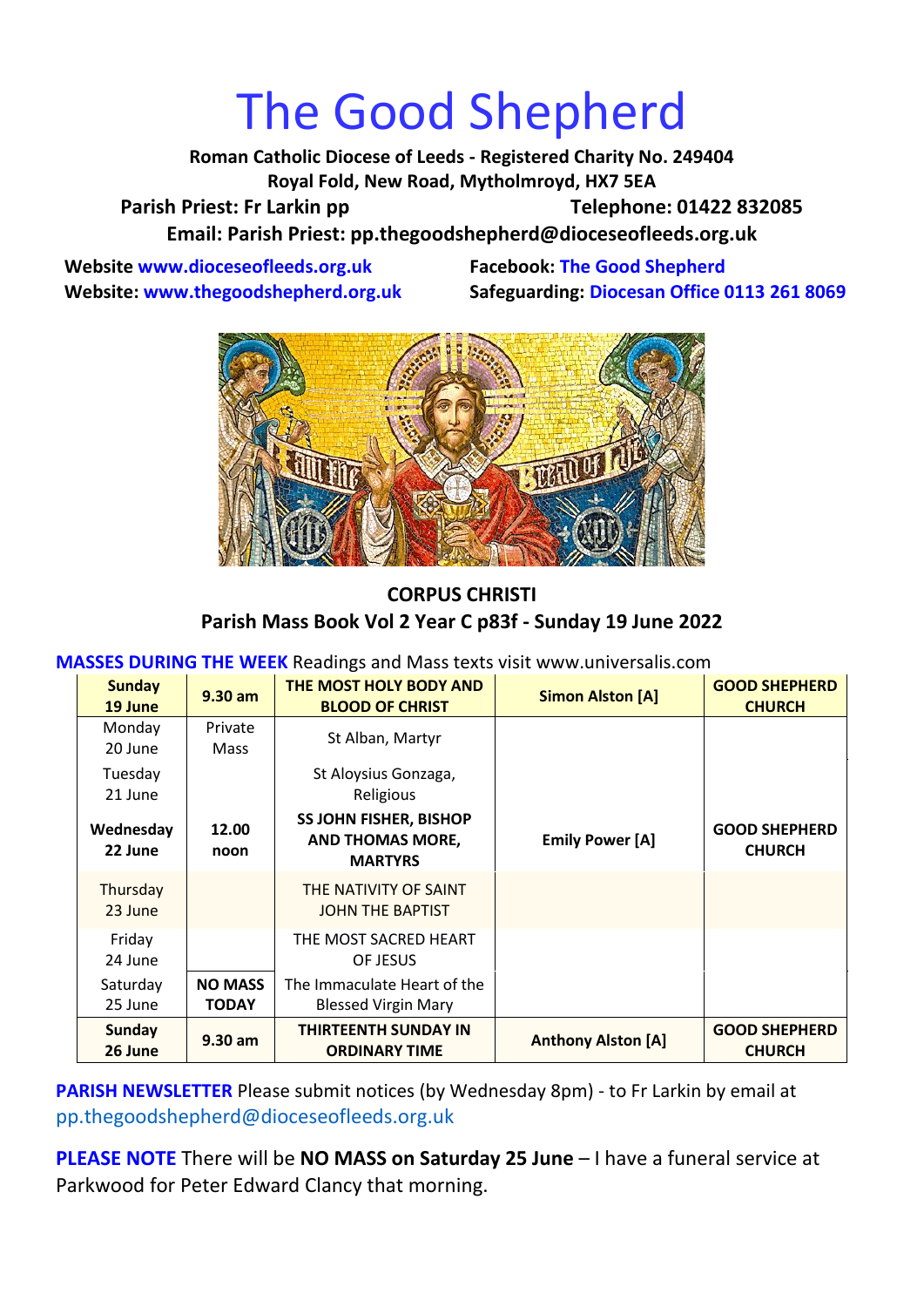**REV DEACON PETER CRINNION** It is with great sadness that I let you know of the death of Rev Deacon Peter Crinnion who died yesterday afternoon (16 June). Please pray for the repose of Peter's soul and remember his wife Joan and his family and friends in your prayers at this time.Eternal rest grant unto him, O Lord, and let perpetual light shine upon him. May he rest in peace. Amen.



**UPDATE - SYNODAL PROCESS** I would like to invite you to **Synodal Process Phase II** which will take place on **Wednesday 22 June at 7pm**. We had a very good turnout at the first meeting with over 30 at the meeting. Please take time to consider the following questions; The parish is the presence of the Church in a given territory, an environment for hearing God's word, for growth in the Christian life, for dialogue, proclamation, charitable outreach, worship and celebration. In all its activities the parish encourages and trains its members to be evangelizers. (Evangelii Gaudium 28)

- 1. What, within our current practice as a parish and diocese, helps to fulfil this vision?
- 2. What would our parish and diocese look like if this vision was being fully lived?
- 3. What practical steps can we take to move towards that fully lived reality?

If you would rather engage with the process online, you can complete an online questionnaire at [https://www.dioceseofleeds.org.uk/parish-to-mission/online-survey/.](https://www.dioceseofleeds.org.uk/parish-to-mission/online-survey/)

**COULD YOU BE A FORERUNNER? – HALIFAX MISSION WEEK - EASTERTIDE 2023** we will be holding a Mission Week in the Halifax Catholic Deanery. In this week, events will be held to draw together Catholics from around the area and perhaps from outside the Church. To prepare for this, we are looking to form a group of "Forerunners" who will grow together in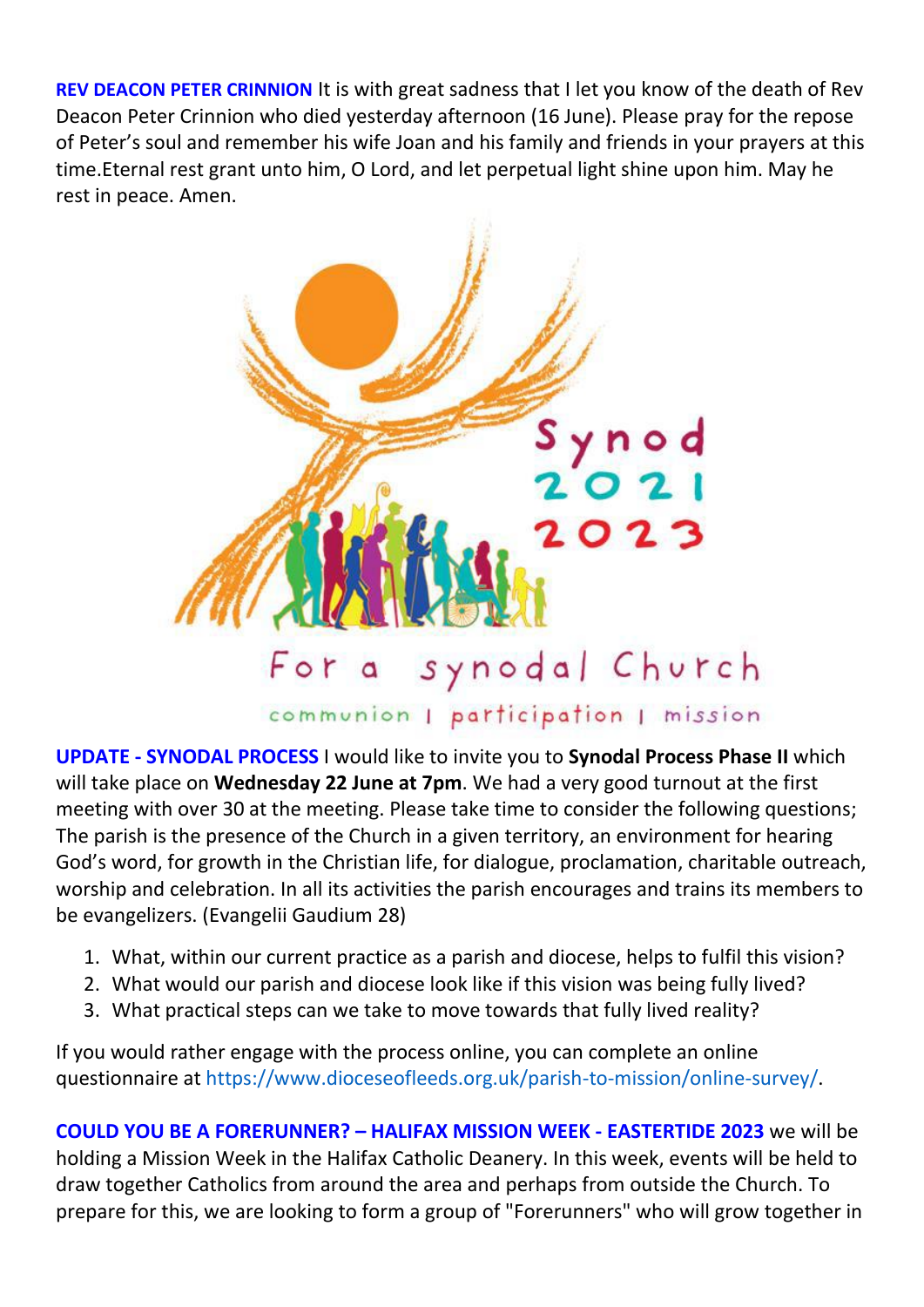faith and help to organise small parish events in the run-up to the mission. The Halifax coat of arms contains the head of John the Baptist. John is known as the **"Forerunner".** When he was born, his father said to him, "You will go before the Lord to prepare his ways." *(Lk 1:76)* Forerunners will complete (at no cost to themselves) the "Called and Gifted" process is 8 x 1hr sessions of online learning and face-to-face group discussion. To learn more, or to offer yourself as a forerunner, contact **Fr Hall** on 07525 419806 or email michael.hall@dioceseofleeds.org.uk I invite to an open meeting at St Columba's church hall (HX2 0QF) at **7.30pm on Thursday 30 June**, to meet other from the deanery who have completed the "Called and Gifted" process.

**DATE FOR YOUR DIARY Sunday 3 July**, after Mass we will be having a 'shared brunch', this will be a simple opportunity for everyone to gather together in fellowship. We will make bacon or sausage butties and vegetarian options. The children/young people will be holding a stall and performing some poetry. We will be charging for this to cover costs of ingredients and then anything left over will be given to the children/young people to send to a charity of their choice.

#### **CHILDREN AND YOUNG PEOPLE AT THE GOOD SHEPHERD**

**JULY 3 AFTER MASS** A church brunch morning with poems, performance and a stall from the children and young people. The two Footsteps groups will be working towards the 3 July on the theme of 'Peace'. Children can come to one or both meetings. Maggie & Emma

**ORDAINED TO THE DIACONATE** I ask you to keep in your prayers, Paul Moores, a seminarian of our diocese, who will be ordained to the diaconate, Wednesday 15 June 2022. Paul is currently in formation for the priesthood and studying at the Pontifical Beda College in Rome. Paul's ordination will take place at the Basilica of St Paul's Outside the Walls.

**NOVENA TO OUR LADY OF UNFAILING HELP** 18 – 26 July, Leeds Cathedral, Mondays – Fridays at 6.15pm; Saturdays and Sundays at 5.00pm. **ANNUAL MASS AT FOUNTAINS ABBEY** Mass for the Feast of St Benedict at Fountains Abbey 12.00 Noon Monday 11 July 2022 - Entry is via The Visitor's Centre. Principal Celebrant; Fr Elliott Wright, Priest at St Robert's, Harrogate.

**SMALL APPLIANCES APPEAL** St Vincent's Centres, Leeds and Bradford are in need of donations of small domestic appliances in order to: **Raise** money for our supportive services through sales **Provide** quality goods at modest prices to those facing hardship **Reuse** and recycle to help reduce waste **We're accepting:** Kitchen appliances such as toasters, microwaves, slow cookers, sandwich makers, kettles, mixers, steamers, blenders, coffee makers.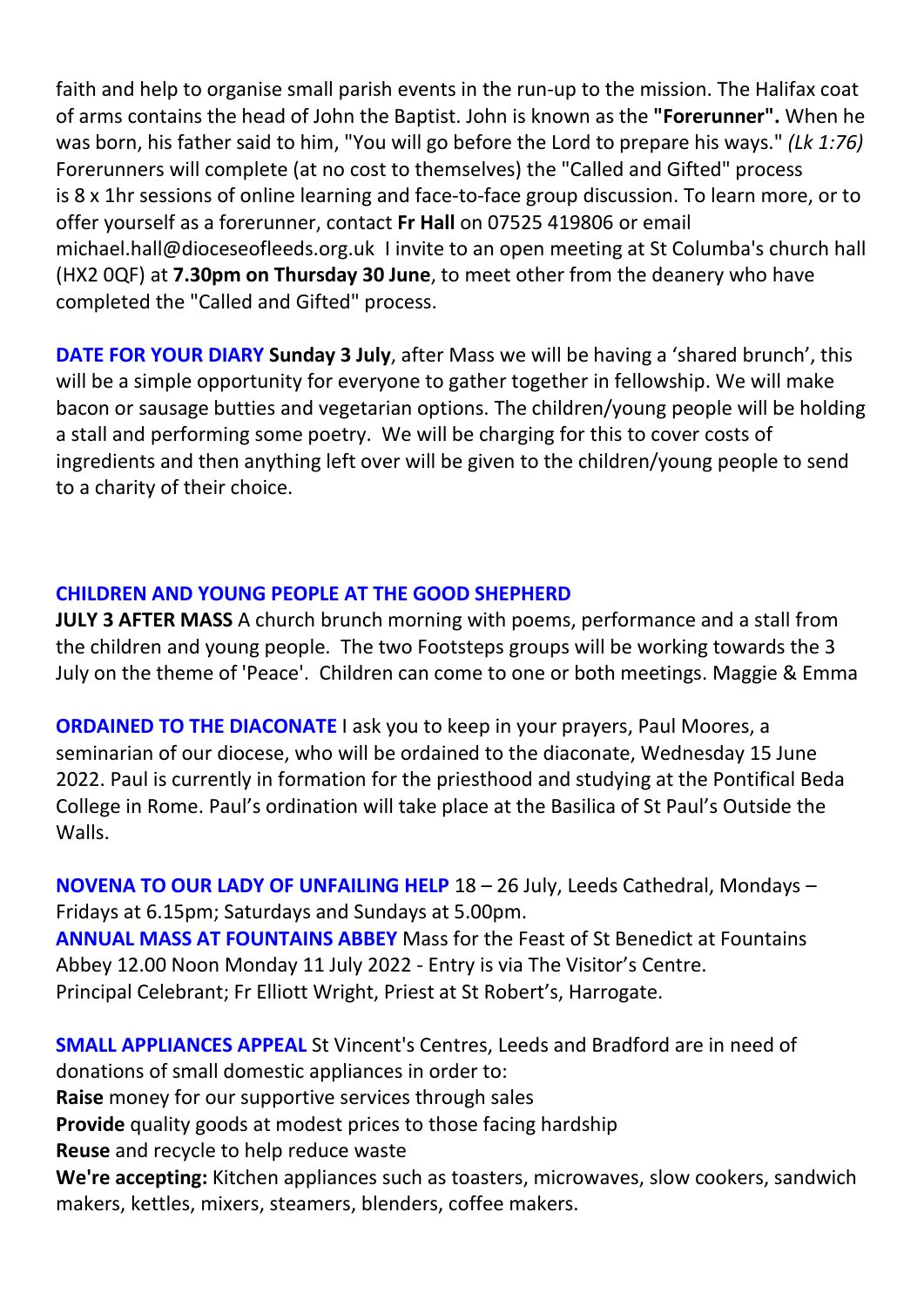Small domestic appliances such as hairdryers, hair curlers/straighteners, heaters (fan/oil/halogen/electrical), irons & other steamers, table/floor lamps. Please ensure all donated items are clean, in working condition and CE marked. Boxes and instructions not essential, but please provide if available. **Collections:** Drop off your donations directly to St Vincent's: open 9am – 4pm Monday to Saturday. **Edward House, 217 King Cross St, Halifax HX1 3JL** would be extremely helpful.

**FLOWER ROTA** 19 June Jean & David Marsh, 26 June Liz Bavidge.

**FATHER JOHN** We are organising a memorial stone to be sited at the front of the church alongside Father Peter and Nigel, this may take some time but be assured it is in hand. Also, Sean has amazingly sourced at gingko peace tree that has seeded from one in Hiroshima, when it is ready it will be planted in our grounds in memory of Fr John, as we all know justice and peace issues were especially close to his heart so this is a very fitting tribute.

# **CHURCH WEEKEND Friday 30 Sept - Sunday 02 Oct, 2022**

Halton Gill Bunkbarn, Skipton BD23 5QN **Accommodation:** up to 35 in 8 bedrooms. **Cost:** £35 per person (this covers the cost of accommodation. Food / outings are extra) under 3s free. **Deposit** of £20 per person on booking **You need to bring**: pillow case and sleeping bag/sheet and duvet; towels; swimming gear if you want a sauna; waterproofs and wellies! All welcome. Booking Forms at The Back of Church; See Maggie or David.

**WELCOMING UKRAINIAN REFUGEE FAMILIES** As an acknowledged Principal Sponsor by the Home Office, Catholic Care have the expertise to support the Welcome of Ukranian Refugees and are working hard to do so. Please keep up to date through the website [www.catholic-care.org.uk](http://www.catholic-care.org.uk/) . If you are interested in welcoming refugees, contact [sue.parsons@catholic-care.org.uk](mailto:sue.parsons@catholic-care.org.uk) to register you interest and for further information.

### **CORPUS CHRISTI - THE MARK 10 MISSION**

Corpus Christi is the day we celebrate that Jesus is truly present in the Eucharist. In both liturgies, we share Luke's account of the feeding of the five thousand and reflect upon how Jesus transforms something small into an amazing meal for all. This happens every time we go to Mass when our small offering of bread and wine is miraculously transformed into Jesus's Body and Blood. After the reflection, we pray together and worship. This week we have chosen the beautiful 'Bread of Life' by CJM music.

Follow the links below to find the videos we have created 'Little Liturgies' for children in EYFS, KS1 and Children's Liturgy at church.

Click <https://www.themark10mission.co.uk/little-liturgies>

Click on <https://www.themark10mission.co.uk/new-202122-episodes>

Please visit **THE MARK 10 MISSION** YouTube channel – like, share and subscribe.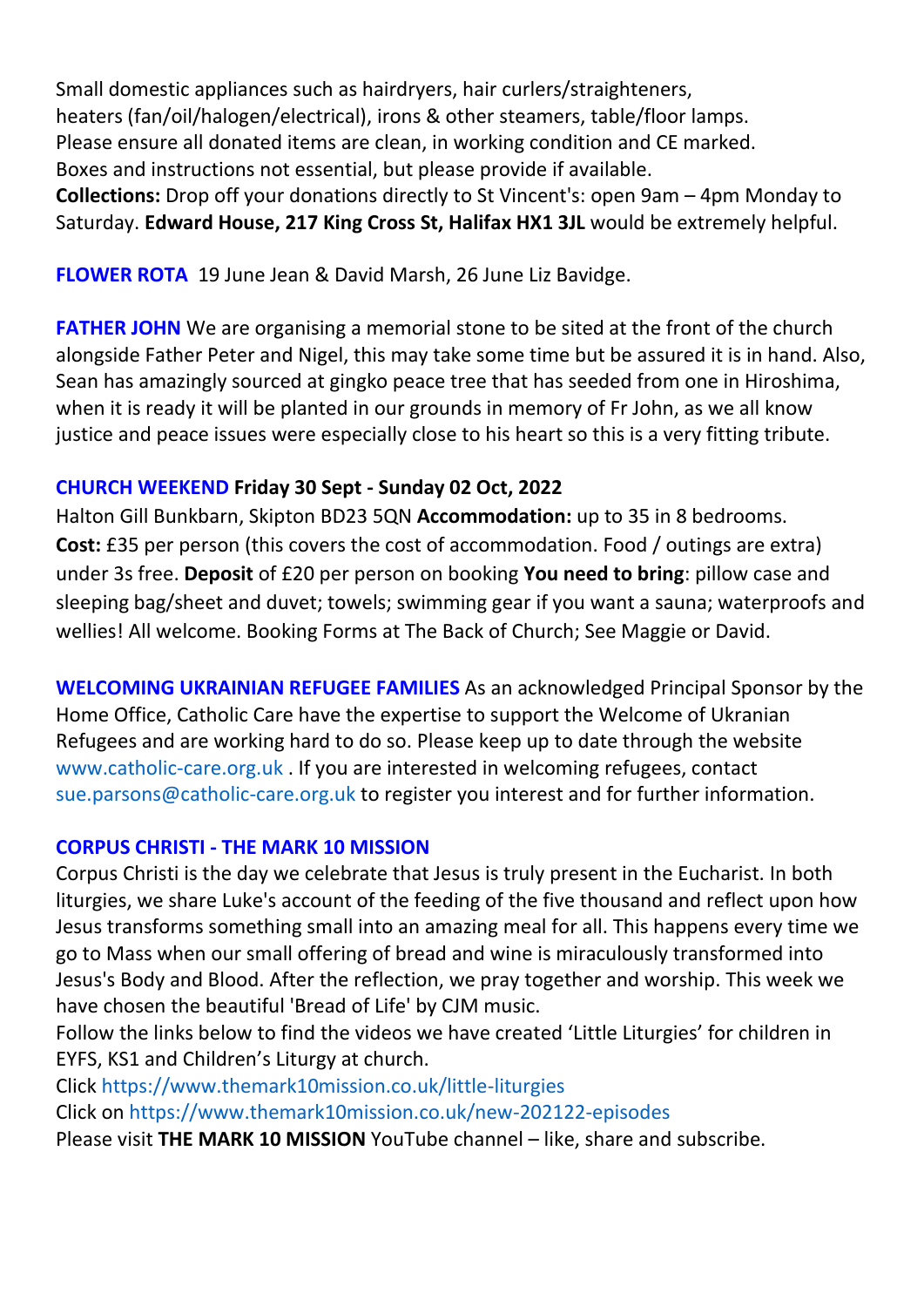**TUESDAY PRAYER ZOOM ROTA** if there is anyone who would like to lead a session, please email jeanmarsh48@btinternet.com July 5 John and Cathy Duffy / August 2 Patricia and Paul Newman / Sept 6 Anne and Mike Plunkett. Please swap with someone else if you find you are unavailable on the date suggested.

**HALIFAX FOOD BANK** is still providing food to 200 people each week, please help if you can.

**HOW TO READ THE GOSPELS** This short course prepared by the Vicariate for Education is an introduction to the gospel texts, their origins, and their shared and distinctive qualities. For use by individuals or parish groups, it can be found

at: [https://www.dioceseofleeds.org.uk/education/our-faith/learning-about-our](https://www.dioceseofleeds.org.uk/education/our-faith/learning-about-our-faith/resources-2/how-to-read-the-gospels/)[faith/resources-2/how-to-read-the-gospels/](https://www.dioceseofleeds.org.uk/education/our-faith/learning-about-our-faith/resources-2/how-to-read-the-gospels/)

The full range of Resources can be found

at: [https://www.dioceseofleeds.org.uk/education/our-faith/learning-about-our](https://www.dioceseofleeds.org.uk/education/our-faith/learning-about-our-faith/resources-2/)[faith/resources-2/](https://www.dioceseofleeds.org.uk/education/our-faith/learning-about-our-faith/resources-2/)

# **SCHOOL VACANCIES**

- St John Fisher CHS, Harrogate. Part time Teacher of Maths. Fixed term contract for 1 year. Closing Date: Friday 17 June at noon.
- St John Fisher CHS, Harrogate. Part time Teacher of Performing Arts and Drama. Fixed term contract for 1 year. Closing Date: Friday 17 June at noon.
- St John Fisher CHS, Harrogate. Senior Science Technician to start as soon as possible. Closing Date: Friday 24 June at noon. If you would like the opportunity to meet us or have an informal discussion, please contact Paula Deacon, Office Manager at office@sjfchs.org.uk to arrange this. Further details and a CES application form are available via the Trust website www.bishopwheelercatholicacademytrust.org/vacancies/. Please email your completed application to recruitment@bwcat.org addressed to the Head of HR, Amanda Whelan.
- Cardinal Heenan Catholic High School. Learning Mentor to start in September. Fixed term contract for 2 years. Closing Date: Monday 27 June at 9am. Further details and our Catholic Education Service application form is available from the school website (www.cardinalheenan.com). If you would like any further information about the role or department, please email info@cardinalheenan.com.
- St Joseph's Catholic Primary School, Tadcaster, Learning Mentor 18 hours per week, 9:00am – 2:00pm Tuesday to Friday, Closing Date: Friday 24 June. Advert attached.
- St Joseph's Catholic Primary School, Tadcaster, Administrative Assistant 8 hours per week, Thursdays 1:00pm – 3:30pm and Fridays 9:00am – 3:30pm, Closing Date: Friday 24 June.

Visits to our school are warmly welcomed and encouraged. Please contact Mrs Paula McLaughlin, Administrator to arrange an appointment or for further details at admin@stjosephs-tadcaster.n-yorks.sch.uk or call: 01937 832344. A CES Application